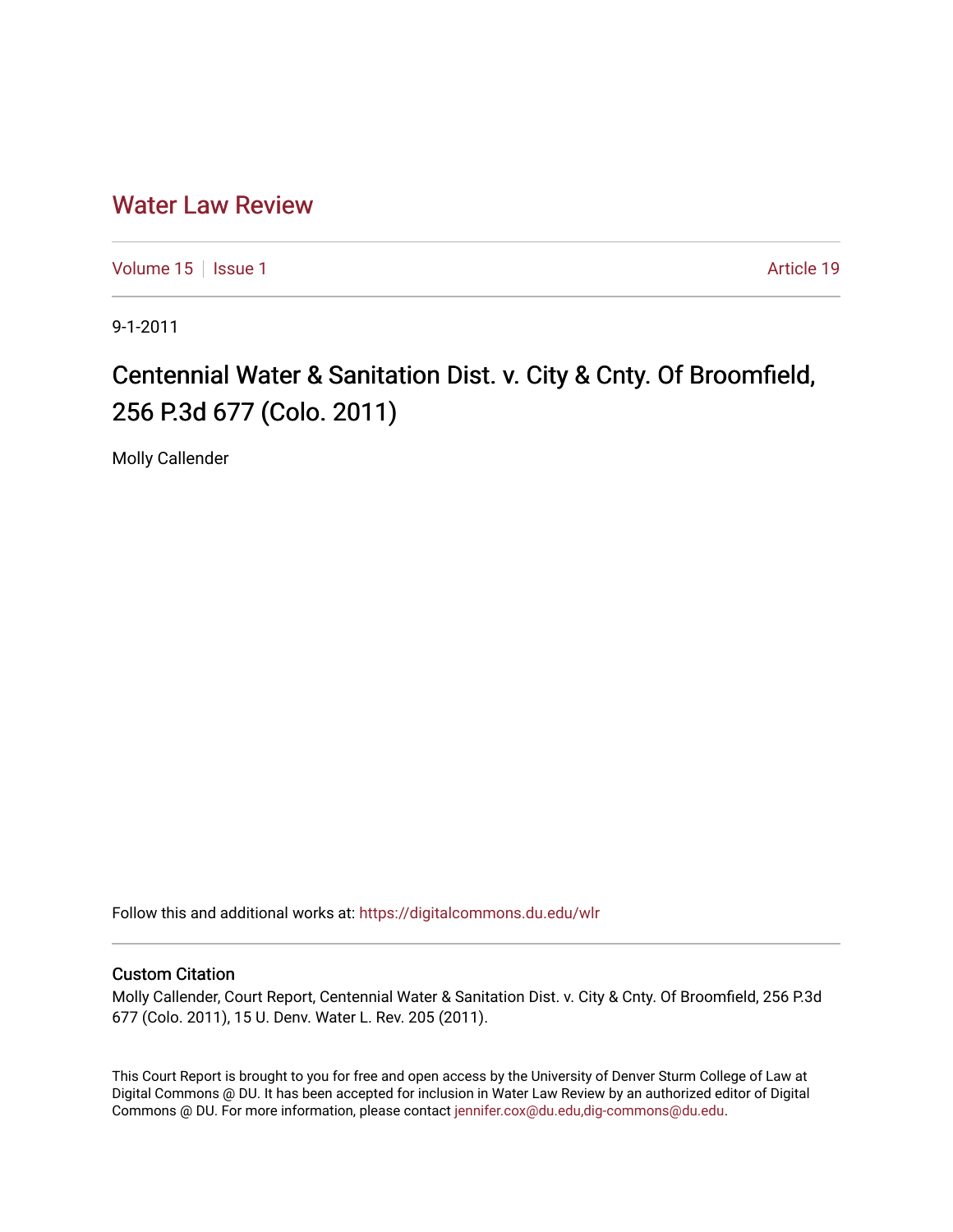## **COURT REPORTS**

## **STATE COURTS**

#### **COLORADO**

Centennial Water **&** Sanitation Dist. v. City **&** Cnty. of Broomfield, **256 P.3d 677** (Colo. 2011) (holding that a city and county failed to meet its burden on an application for conditional appropriative rights of exchange and for conditional water rights for several water sources that it did not own or control because **it** was unable to fulfill the "first step" requirement and the "can and will" test).

On December 20, 2004, the City and County of Broomfield ("Broomfield") filed an Application for Conditional Appropriative Rights of Exchange and for Conditional Water Rights ("Application") in the District Court for Water Division No.1 ("water court"). The Application requested judicial confirmation of conditional appropriative rights of exchange for a total of seventeen sources of substitute water supply. Broomfield owned or controlled nine of the sources, but not the other eight.

Centennial Water and Sanitation District and the City of Boulder (together, "Opposers") filed Statements of Opposition to the Application. Opposers argued that the court should treat the Application as a proposed augmentation plan, rather than an application for a conditional water right. Under this theory, Broomfield would need to own or control each proposed substitute source of water supply in order to succeed on its Application. Disagreeing with Opposers, the water court found that a conditional appropriative right of exchange is a conditional water right and held that it would analyze the Application under a conditional water right analysis.

The water court then applied the "first step" requirement and the "can and will" test to determine whether Broomfield had met its burden of satisfying the elements for a conditional water right for substitute supplies. Under the "first step" requirement, an applicant must demonstrate that it has taken a first step toward appropriating a certain amount of water. Under the "can and will" test, an applicant must show that there is a substantial probability that the applicant can and will complete the appropriation with diligence. Applying both analyses, the water court found that that while Broomfield had met its burden for all of the sources it owned or controlled, it had failed to meet its burden for six of the sources that it did not own or control. Both Opposers and Broomfield appealed the water court's decision.